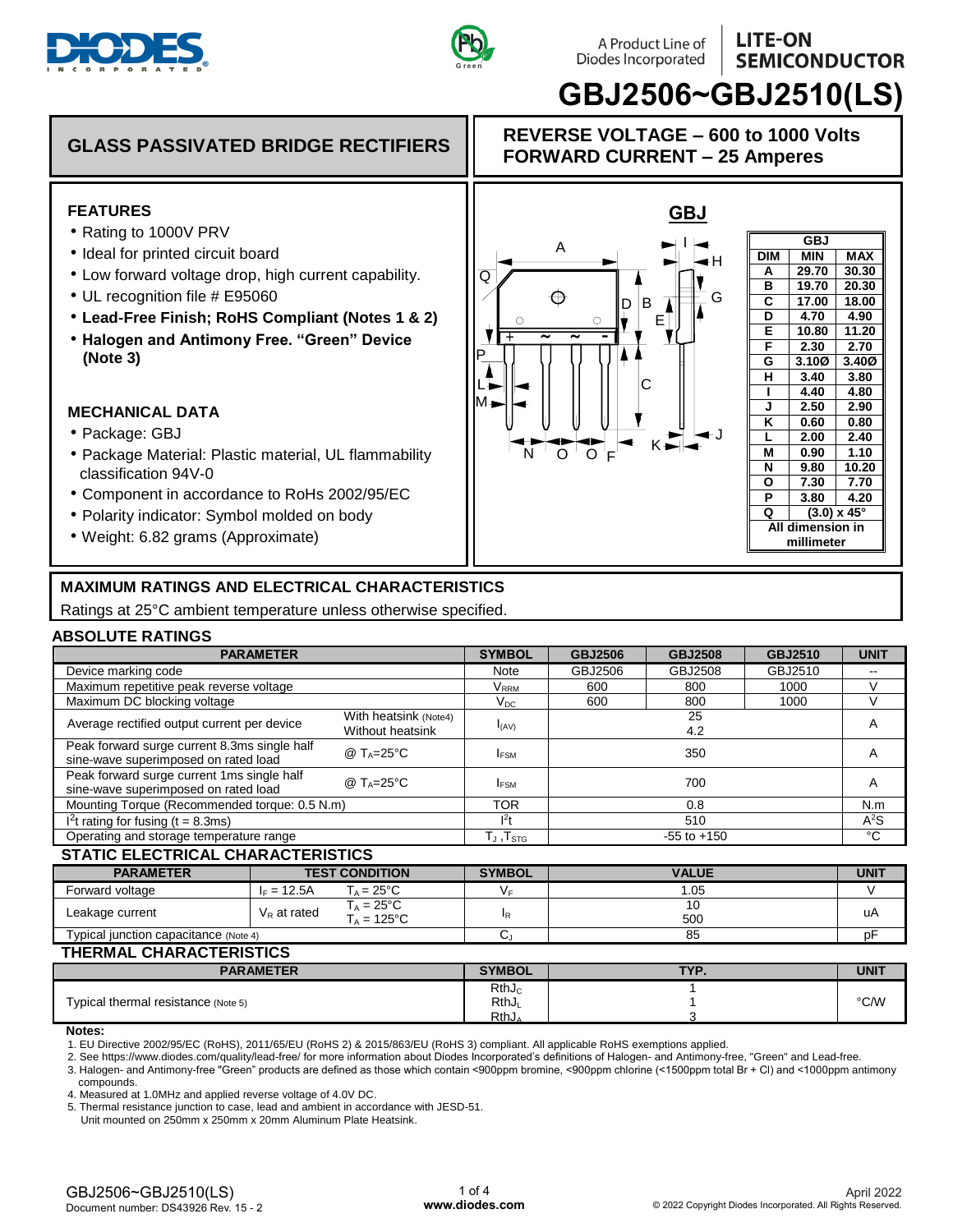

#### **RATING AND CHARACTERISTIC CURVES GBJ2506~GBJ2510**

## **LITE-ON SEMICONDUCTOR**



GBJ2506~GBJ2510(LS) Document number: DS43926 Rev. 15 - 2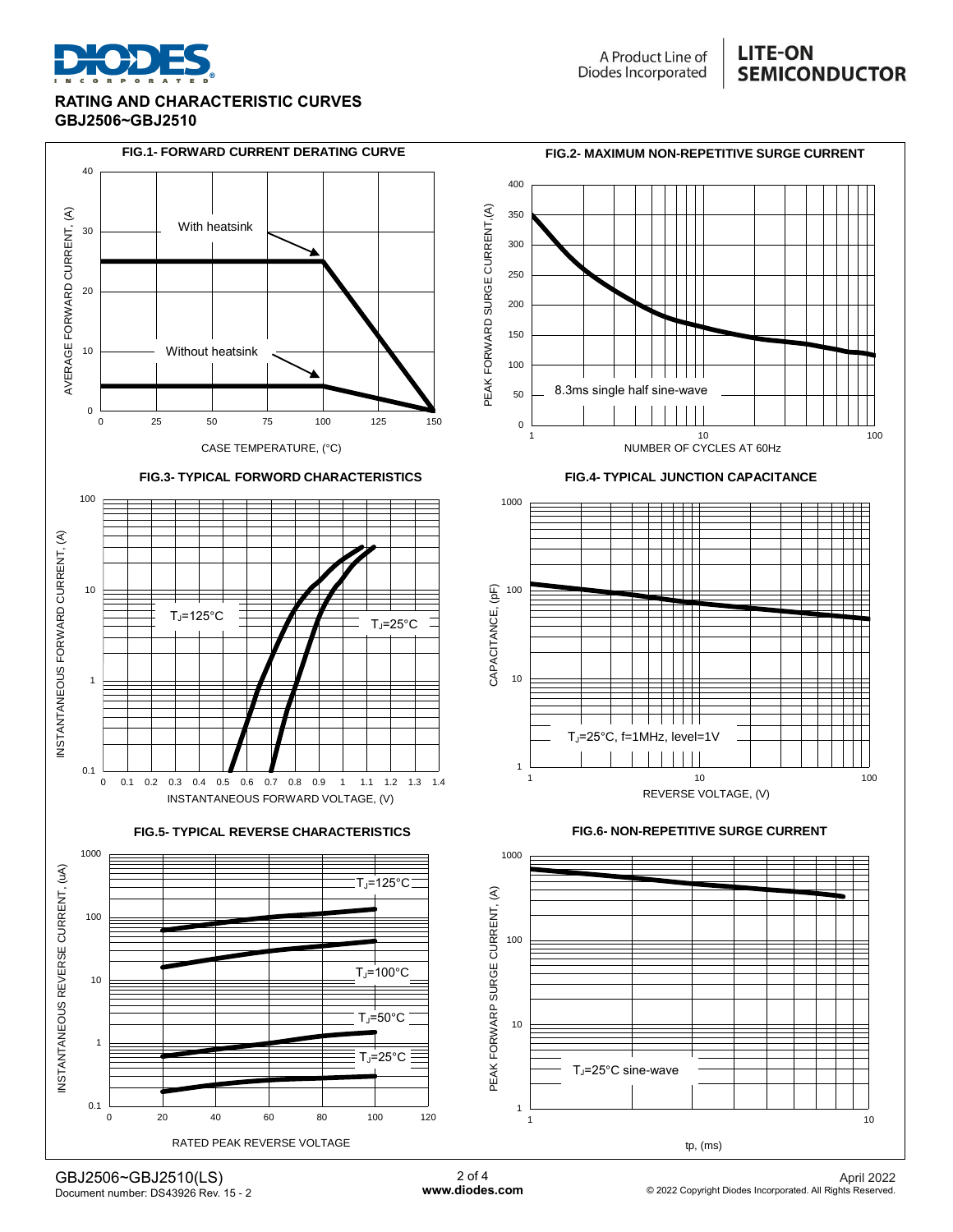

## **LITE-ON SEMICONDUCTOR**

# **Ordering Information:**

| <b>Part Number</b> |            | <b>Packing</b> |                |  |  |
|--------------------|------------|----------------|----------------|--|--|
|                    | Package    | Qty.           | <b>Carrier</b> |  |  |
| GBJ2506 HF         | <b>GBJ</b> | 15             | Tube           |  |  |
| GBJ2508_HF         | <b>GBJ</b> | 15             | Tube           |  |  |
| GBJ2510_HF         | <b>GBJ</b> | 15             | Tube           |  |  |

# **Marking Information:**